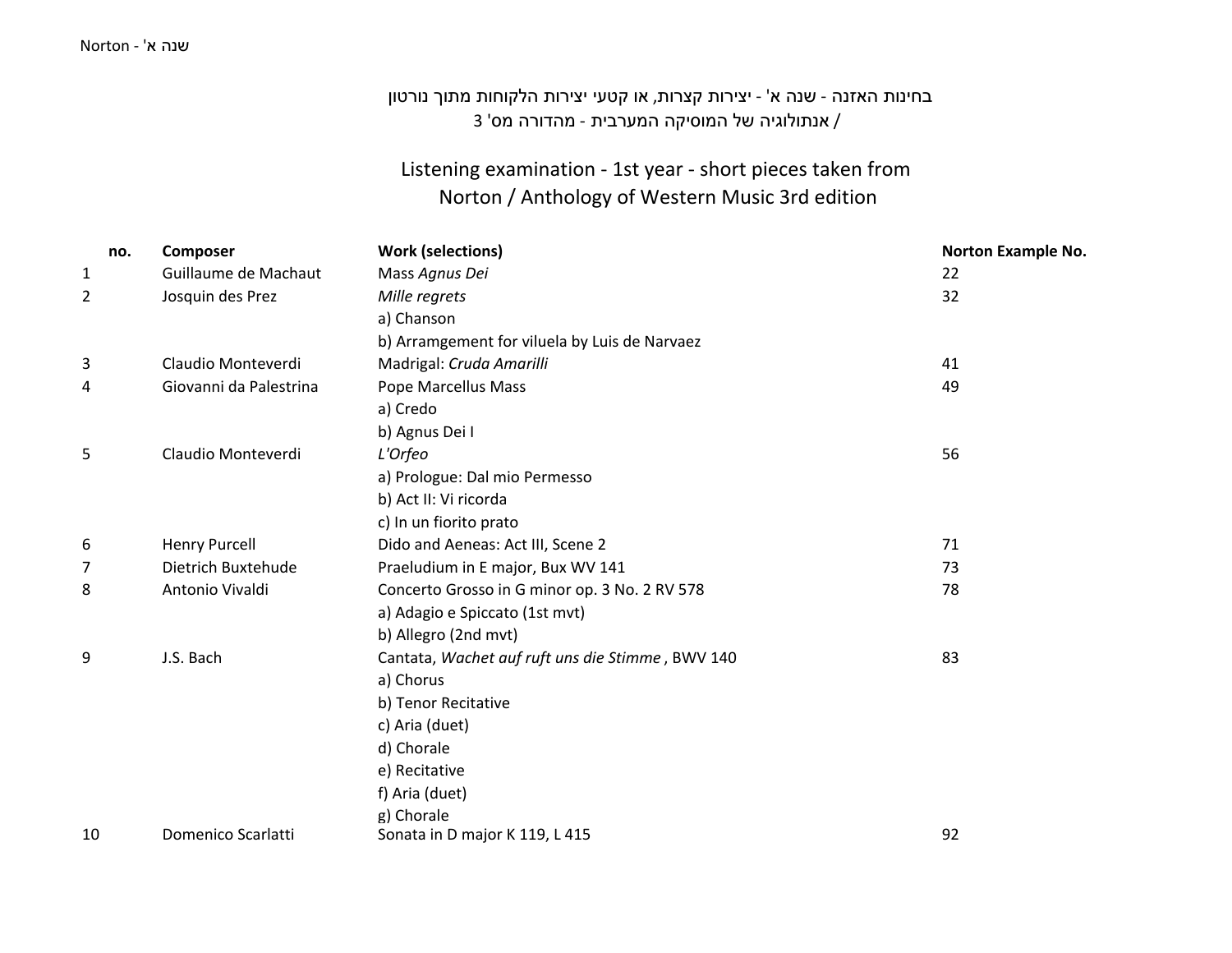#### שנה <sup>א</sup>' - Norton

| 11 | Haydn     | Symphony No. 104: Finale (4th mvt)                                         | 99  |
|----|-----------|----------------------------------------------------------------------------|-----|
| 12 | Haydn     | String Quartet op. 76 No. 3 (2nd mvt)                                      | 101 |
| 13 | Mozart    | Piano Concerto in A major K. 488 Allegro (1st mvt)                         | 102 |
| 14 | Mozart    | Don Giovanni: Act I, Scene 5                                               | 103 |
|    |           | a) No. 3: "Ah, chi mi dice mai"                                            |     |
|    |           | b) No. 4: "Madamina! Il catalogo e questo"                                 |     |
| 15 | Beethoven | Piano Sonata op. 13: Rondo, Allegro (3rd mvt)                              | 104 |
| 16 | Beethoven | Symphony No. 3 in E-flat major, <i>Eroica</i> : Allegro con brio (1st mvt) | 106 |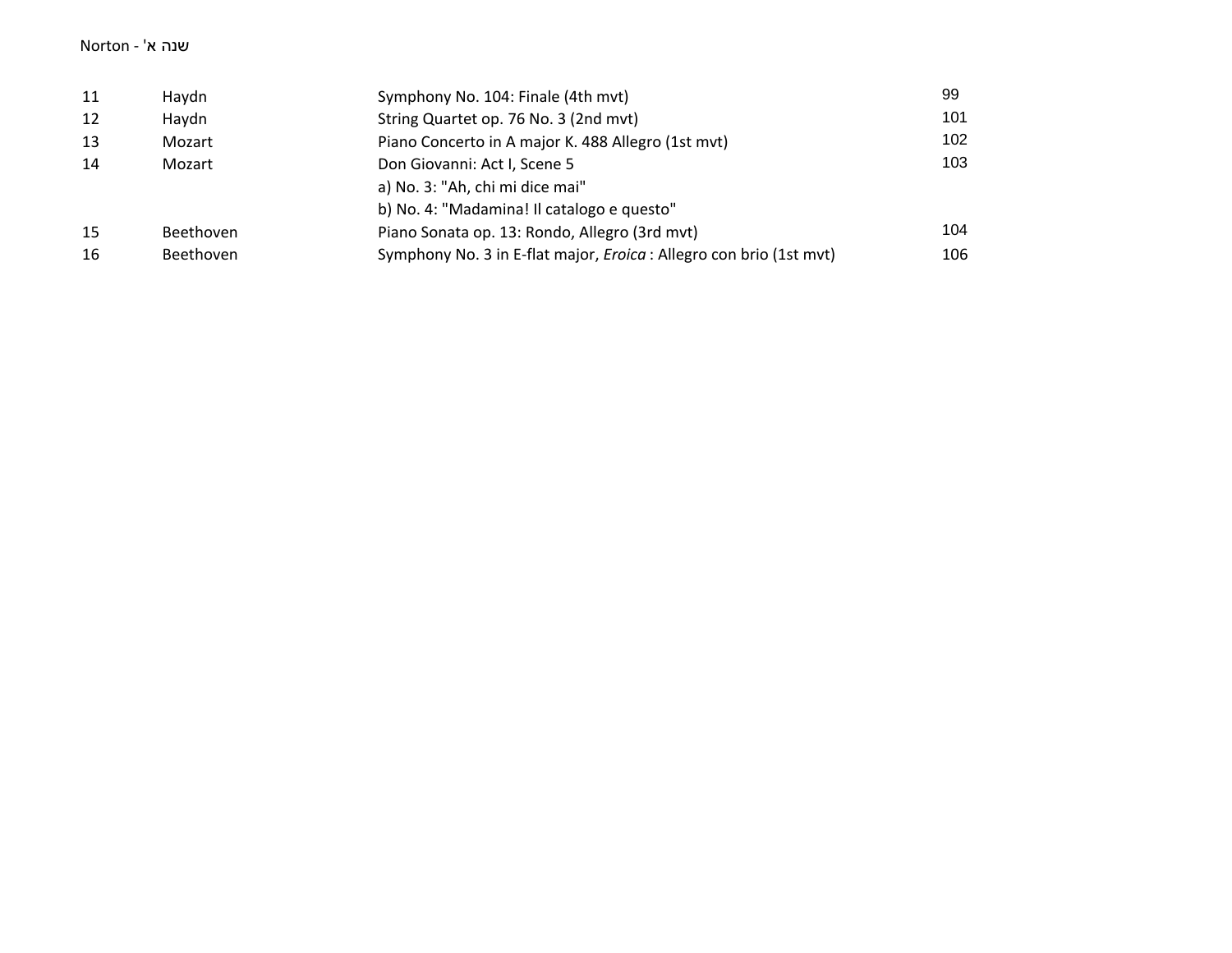## שנה <sup>א</sup>' - יצירות לזיהוי

# 1st year: List of music pieces for identification

| no. | Composer      | <b>Work</b>                                              | <b>Movements</b>                                                      |
|-----|---------------|----------------------------------------------------------|-----------------------------------------------------------------------|
| 1   | Ravel         | La Valse                                                 |                                                                       |
| 2   | Bach          | Concerto for Harpsichord and Orchestra in F minor        |                                                                       |
| 3   | Bach          | Magnificat in D major                                    | (complete)                                                            |
| 4   | Beethoven     | Symphony No. 2 in D major op. 36                         |                                                                       |
| 5   | Beethoven     | Piano Concerto No. 4 op. 58 in G major                   |                                                                       |
| 6   | <b>Brahms</b> | Piano Sonata No. 3 op. 5 in F minor                      |                                                                       |
| 7   | Mozart        | Symphony No. 35 in D major K. 385 Haffner                |                                                                       |
| 8   | Mozart        | Requiem Mass in D minor K. 626                           | I. Introitus: Requiem aeternam                                        |
|     |               |                                                          | II. Kyrie                                                             |
|     |               |                                                          | III. Sequentia (from Dies Irae to                                     |
|     |               |                                                          | Lacrimosa)                                                            |
| 9   | Beethoven     | Violin Concerto in D major op. 61                        |                                                                       |
| 10  | <b>Brahms</b> | Symphony No. 4, in E minor op. 98                        |                                                                       |
| 11  | Mozart        | Oboe Quartet in F major K. 370                           |                                                                       |
| 12  | Schumann      | Symphony No. 1 in B-flat major op. 38 Spring             |                                                                       |
| 13  | Schumann      | Piano Concerto op. 54 in A minor                         |                                                                       |
| 14  | Beethoven     | Sonata for Violoncello and Piano No. 3 in A major op. 69 |                                                                       |
| 15  | Verdi         | Rigoletto                                                | Act I from beginning through Gilda's<br><b>Recitative and Aria</b>    |
|     |               |                                                          |                                                                       |
|     | A. Dvořák     | <b>Stabat Mater</b>                                      | ("Gualtier Maldè! Caro nome")<br>1. Quartetto, Coro. Andante con moto |
| 16  |               |                                                          | (Stabat Mater dolorosa)                                               |
|     |               |                                                          | 4. Basso solo, Coro. Largo (Fac, ut ardeat                            |
|     |               |                                                          | cor meum)                                                             |
|     |               |                                                          | 7. Coro. Largo (Virgo virginum praeclara)                             |
|     |               |                                                          | 9. Alto solo. Andante maestoso                                        |
|     |               |                                                          | (Inflammatus et accensus)                                             |